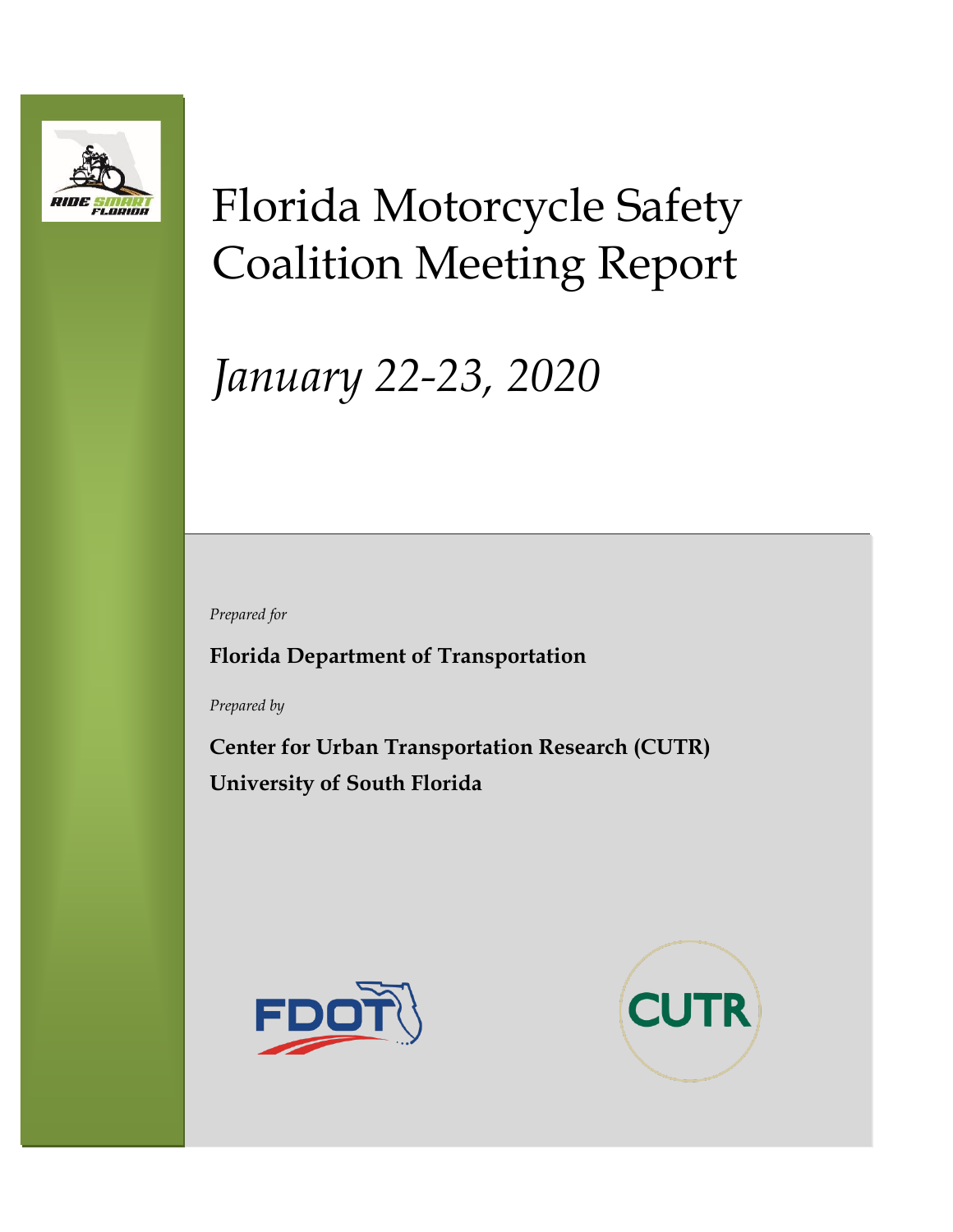## Florida Motorcycle Safety Coalition Meeting Report

## *January 22-23, 2020*

*Prepared for* Florida Department of Transportation

*Prepared by*

Center for Urban Transportation Research 4202 E. Fowler Ave. CUT100 Tampa, FL 33620

*Meeting notes taken by* Christen Miller

*Date*

January 22-23, 2020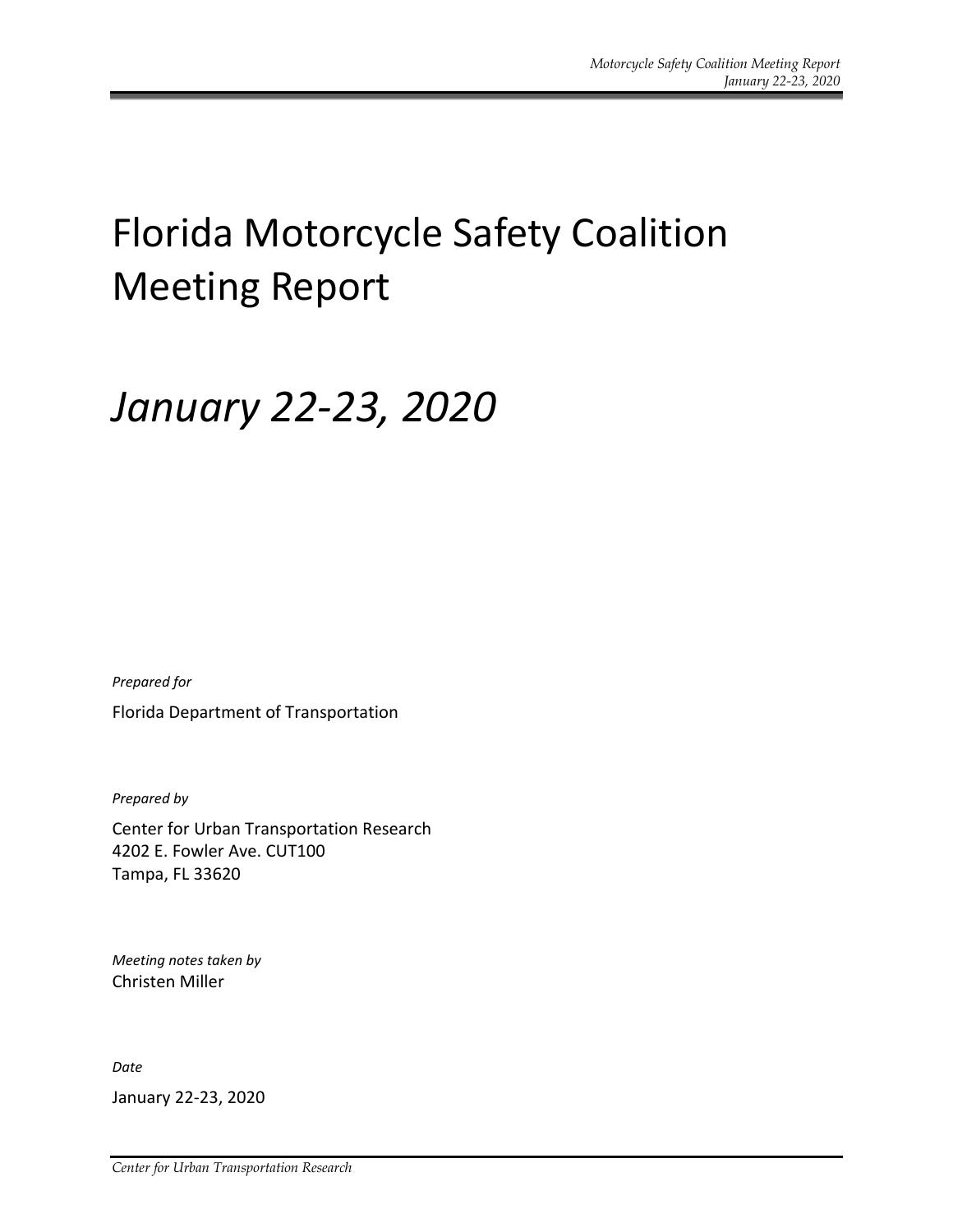## **1.0 Attendees**

| <b>Name</b>           | <b>Agency</b>                                           |
|-----------------------|---------------------------------------------------------|
| <b>Jeff Smith</b>     | <b>Adventure Rider Training</b>                         |
| <b>Todd Michael</b>   | <b>Broward County Sheriff's Office</b>                  |
| Edie Peters*          | Florida Department of Transportation                    |
| Javier Ponce          | Florida Department of Transportation                    |
| Joey Gordon           | Florida Department of Transportation                    |
| <b>Brian Porter</b>   | Florida Department of Transportation                    |
| <b>Edith Wong</b>     | Florida Department of Transportation                    |
| Alexander Maser       | Florida Department of Transportation                    |
| Joel Provenzano       | Florida Department of Transportation, District 7        |
| Elise Batchelor       | Florida Department of Highway Safety and Motor Vehicles |
| Kathy Daws            | Florida Department of Highway Safety and Motor Vehicles |
| Mark Welch            | Florida Department of Highway Safety and Motor Vehicles |
| Karen Brunelle        | Federal Highway Administration                          |
| Jesse Lopez           | Florida Highway Patrol                                  |
| <b>William Minton</b> | Florida Highway Patrol General Counsel                  |
| Alan Mai              | Florida Department of Health                            |
| Shaun Vanbeber        | Law Enforcement Liaison, District 6                     |
| Janice Martinez       | Law Enforcement Liaison, District 7                     |
| Jim McGinnis          | <b>Goldwing Road Riders Assoc.</b>                      |
| Marc Parco            | Harley-Davidson Riding Academy                          |
| Steffen Smith         | Harley-Davidson Riding Academy                          |
| <b>Gena Torres</b>    | Hillsborough MPO                                        |
| Dominick DeSiato Jr.  | Hillsborough County Sheriff's Office                    |
| <b>Michael Dobbs</b>  | Jacksonville Motorcycle Safety Training                 |
| Ray Ochs              | Motorcycle Safety Foundation                            |
| John Pretti           | Motorcycle Training Academy                             |
| Patricia Byers        | Ryder Trauma Center - Miami                             |
| Avinash Gogineni      | Ryder Trauma Center - Miami                             |
| Roy Paz               | Tampa Police Department                                 |
| James Ng Tang         | Tampa Police Department                                 |
| John Makal            | <b>Suncoast Brotherhood</b>                             |
| Patricia Turner       | University of Florida Transportation Inst.              |
| Megan Cott            | USF Center for Urban Transportation Research            |
| Siwon Jang            | USF Center for Urban Transportation Research            |
| Jeanne Kean           | USF Center for Urban Transportation Research            |

**Table 1.1 Coalition Meeting Attendees**

**Center for Urban Transportation Research** 1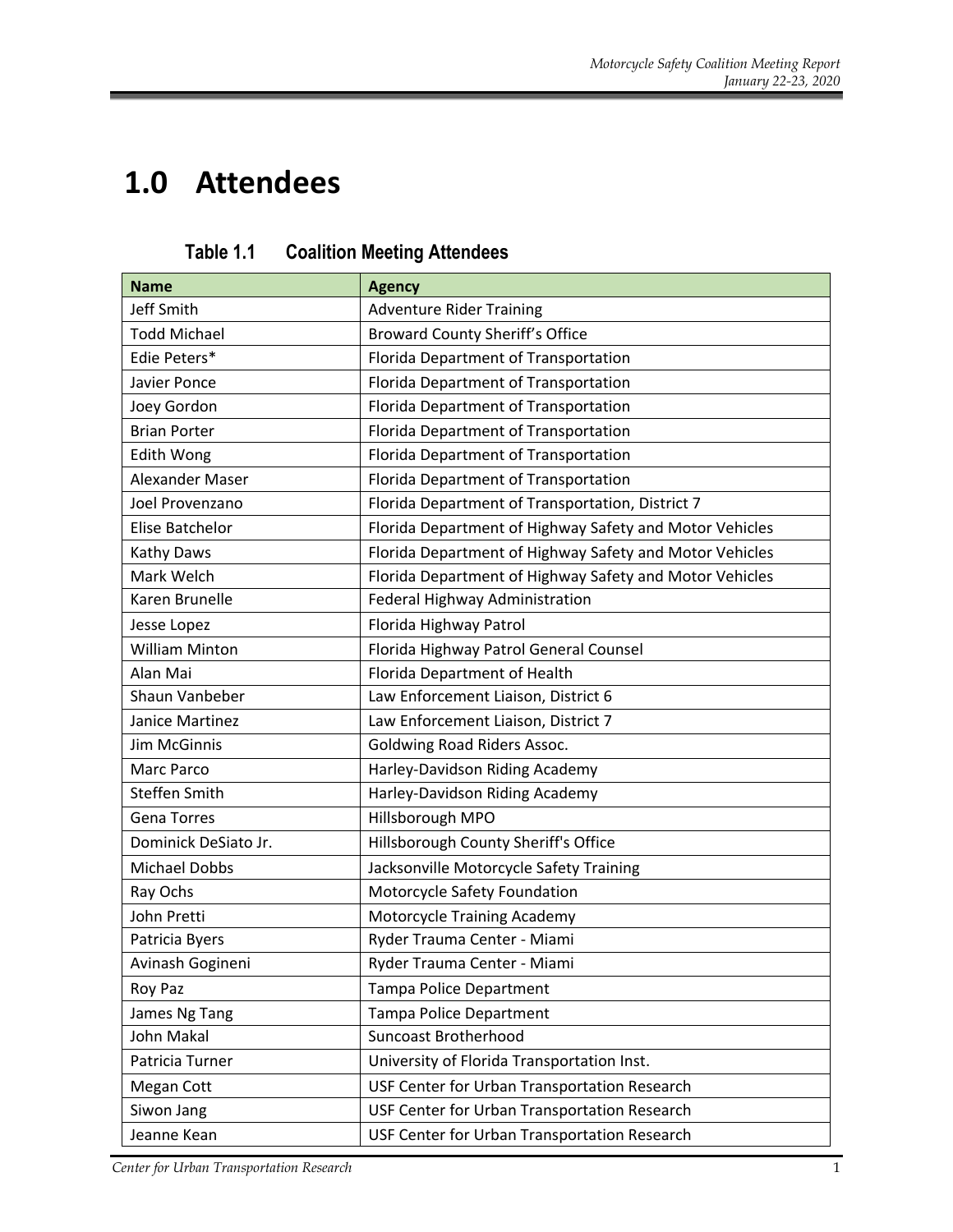| Chanyoung Lee   | USF Center for Urban Transportation Research |
|-----------------|----------------------------------------------|
| Rebecca Liller  | USF Center for Urban Transportation Research |
| Christen Miller | USF Center for Urban Transportation Research |
| James Takacs    | USF Center for Urban Transportation Research |
| Ryan Huff       | USF Center for Urban Transportation Research |

\*Motorcycle Safety Program Manager



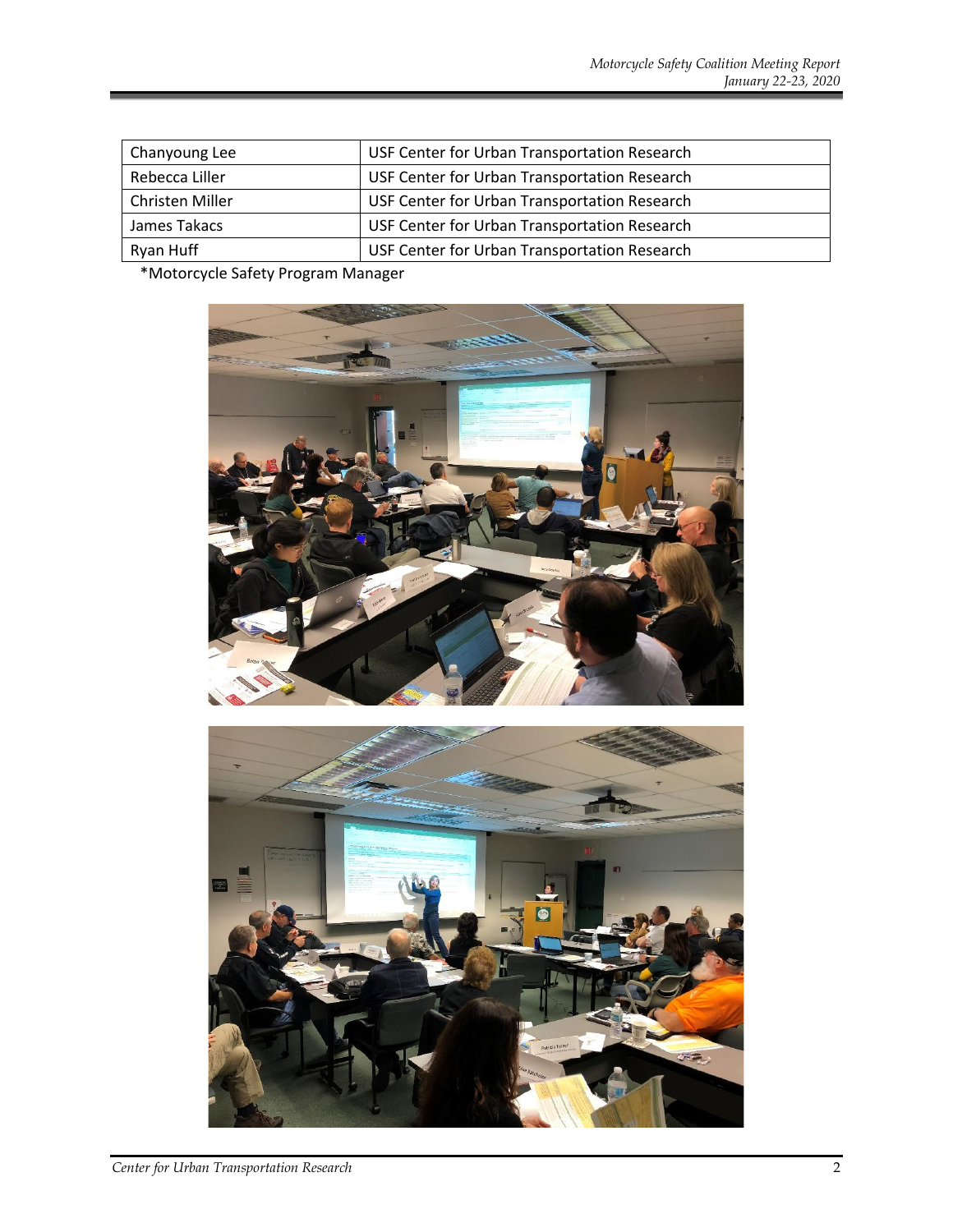### **2.0 Presentation Notes – January 22nd**

#### **Welcome and Program Update – Ms. Edie Peters**

Ms. Edie Peters, FDOT, welcomed members of the Coalition. Introductions were made.

• Housekeeping announcement were made.

#### **Tampa Police Department SMART Course – Officer Roy Paz**

Officer Roy Paz and Officer James Ng Tang, Tampa Police Department, presented Tampa Civilian Motorcycle Training SMART Courses.

The Tampa Police Department will be providing S.M.A.R.T. Courses and follow-up training to the public starting March 2020. The goal of a S.M.A.R.T. Course is to help students demonstrate safe motorcycle riding techniques by negotiating commonly found street riding situations in a controlled and skilloriented manner. The Tampa courses will focus on developing techniques and crash avoidance. The twoday course will be a total of 15 hours (10 hours day one – 5 hours day two):

- Day 1: Skills day
- Day 2: Group riding day partners can attend riding day

2020 Tampa PD's S.M.A.R.T. Course dates:

- February 29 March 1
- March 13-14
- April 18-19
- May 16-17
- June 13-14
- July 18-19
- August 15-16
- September 19-20

Marc Parco, Harley-Davidson Riding Academy, suggested that further civilian training course materials could be provided upon course completion.

Gena Torres, Hillsborough MPO, suggested that riders wear a reflective vest with the course information on the back during the group ride day.

#### **MSF's Quality Assurance Specialist Program – Dr. Ray Ochs**

Dr. Ray Ochs, Motorcycle Safety Foundation (MSF), made a presentation about the MSF's Quality Assurance Specialist Certification Course (QASCC).

MSF has implemented a Quality Assurance Specialist program to help jurisdictions maintain and improve the overall quality of their programs. The QASCC is designed to ensure positive rider outcomes. MSF's QA specialists provide program feedback, analysis, and mentorship to RiderCoaches while observing the program's curriculum and riding course.

View the full presentations: [QASCC Slide Deck Overview 2020](http://ridesmartflorida.com/download/qascc-slide-deck-overview-2020)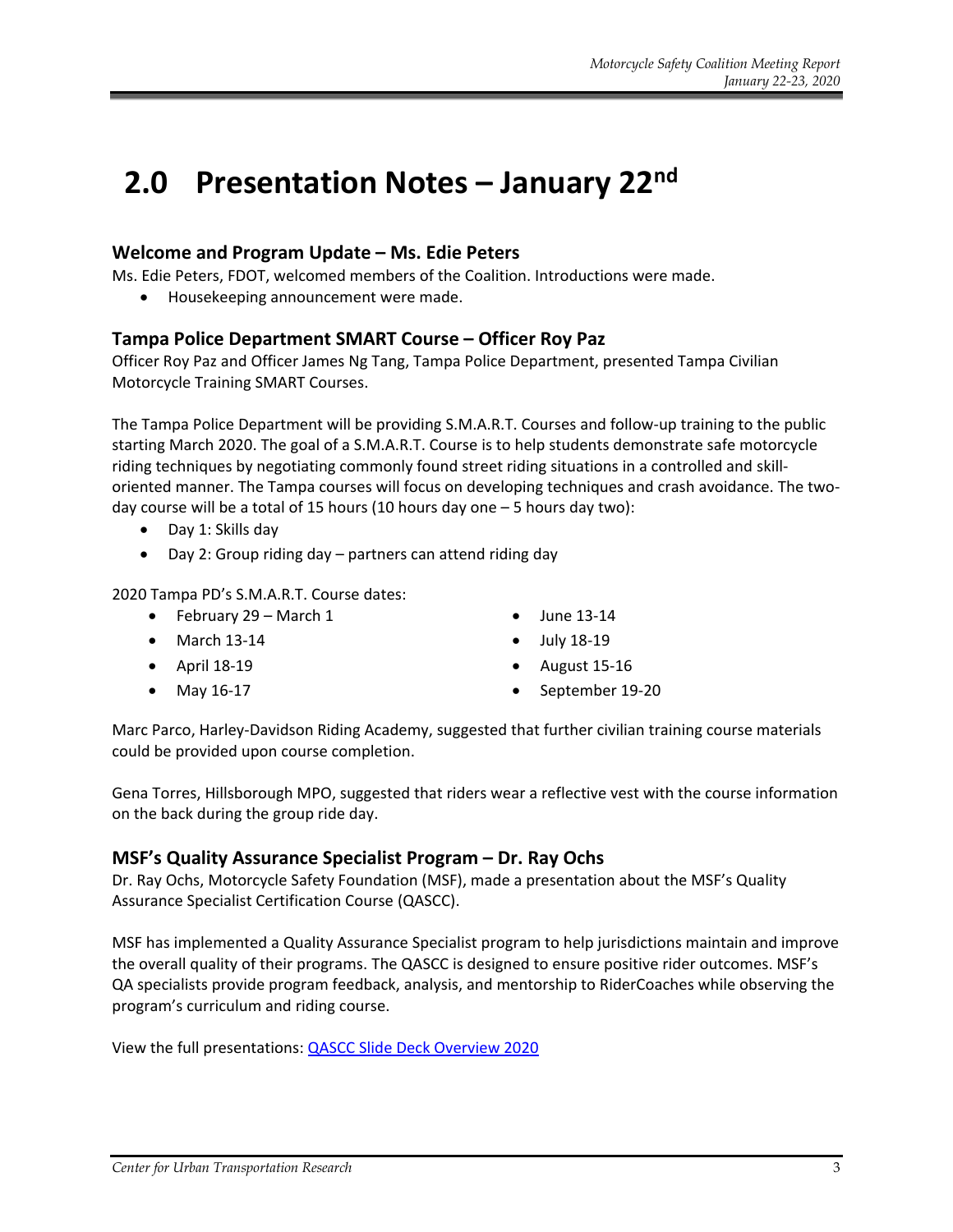#### **Florida's Motorcycle Crash Data Update – Dr. Chanyoung Lee**

Dr. Chanyoung Lee, CUTR, presented the Florida Crash Data Update.

The total number of motorcycle fatalities, including passengers, in 2018 was 531. There was a 20% increase in motorcycle fatalities from 2015-2018 compared to 2011-2014. The age of the operator is one of the most important variables with younger riders ages 18-29 having the most significant increase of motorcycle fatalities from 2015-2018. Speeding is the main risk factor for younger riders. Ride Smart Florida is planning to address the large portion of young rider fatalities in their new Motorcycle Strategic Safety Plan (MSSP).

View the full presentation: [Motorcycle Crash Trend -](http://ridesmartflorida.com/download/motorcycle-crash-trend-jan-2020) Jan 2020

#### **Round Table Group Discussion - Emphasis Areas**

Ms. Edie Peters, FDOT, explained the overall process to develop a new Motorcycle Strategic Safety Plan (MSSP), including guidance from NHTSA and the 2019 assessment report by Andy Krajewski. She reviewed updates to the Program Management Emphasis Area's strategies and tasks to demonstrate how each group should discuss and develop their new strategies.

Groups discussed their Emphasis Areas' strategies and tasks for the new MSSP:

- Program Management
- Data and Analysis
- Rider Licensing and Training
- Law Enforcement
- Trauma and Emergency Services
- Roadway Engineering
- Advocacy and Policy
- Communications and Outreach

### **3.0 Presentation Notes – January 23rd**

#### **Social Media Update – Christen Miller**

Mrs. Christen Miller, CUTR, gave an update on Ride Smart Florida's social media and website activities.

The Ride Smart Florida's Facebook page had a post that reached 1.4 million unique users. The post was published December 3, 2019 and featured a scratched helmet that was involved in a crash. The post text stated, "This is why you always wear a full-face helmet." Over a 50-day period, the post received 139k total engagements including post likes, shares, and comments.

The [www.ridesmartflorida.com](http://www.ridesmartflorida.com/) website had 20k pages views from Nov. 21, 2019 – Jan 21, 2020. Ride Smart Florida utilized landing pages for various media outlets including email-blasts, Facebook and YouTube advertisements and radio pre-roll.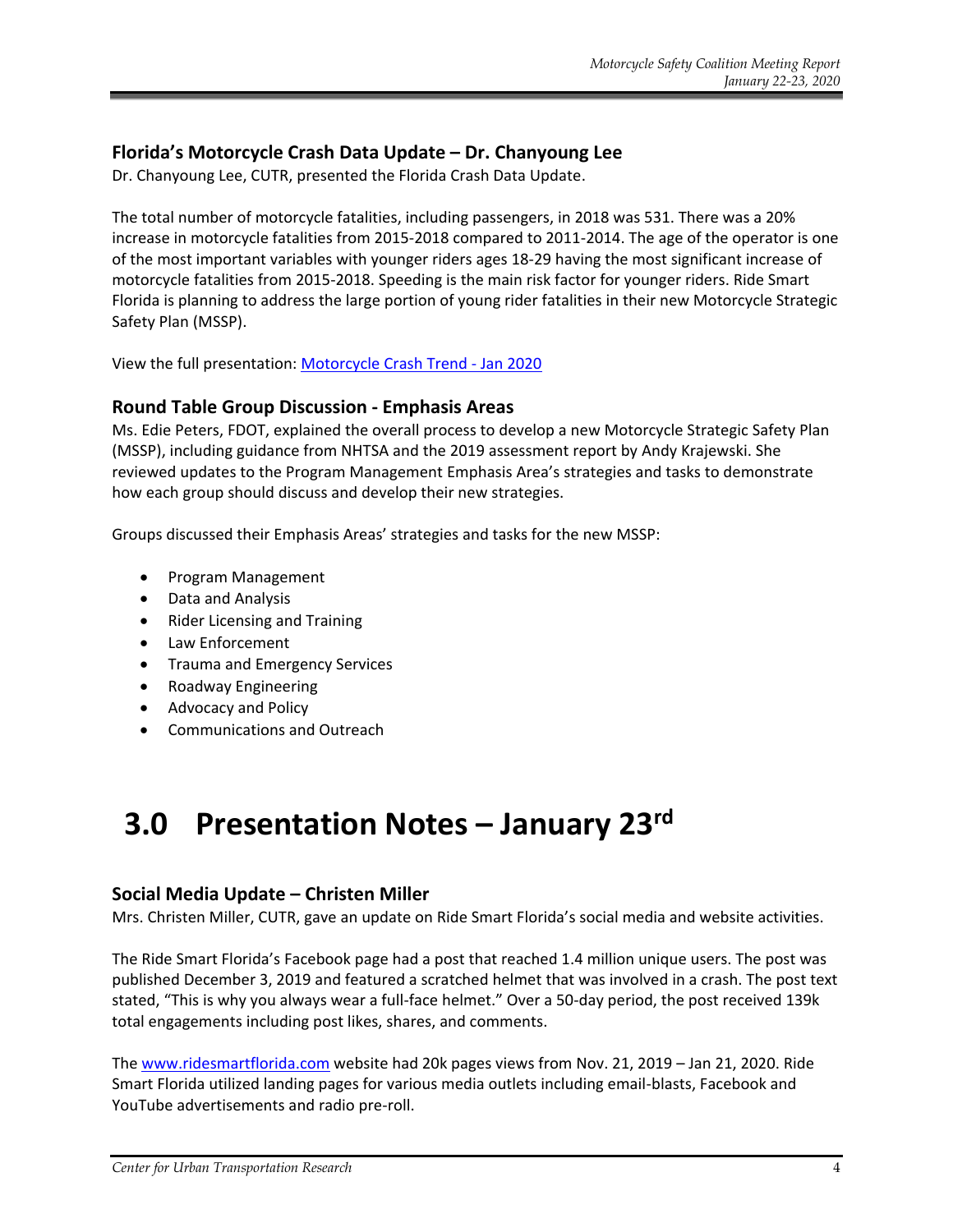Dr. James Takacs, CUTR, shared the upcoming outreach events for 2020. Currently, Ride Smart Florida plans to attend 10 events through April 2020.

View the full presentation: [Social Media Update](http://ridesmartflorida.com/download/social-media-update-jan-2020)

#### **MSSP Business Plan Update - Emphasis Areas**

Each Emphasis Area shared their goals and strategies for the new MSSP:

- **Project Management:** Manage motorcycle safety activities in Florida as part of a comprehensive plan that includes centralized program planning, implementation, coordination, and evaluation to maximize the effectiveness of programs.
- **Data and Analysis:** Collect and analyze data on motorcycle crashes, injuries, fatalities and provide local and state agencies with the best available data to make appropriate and timely decisions that improve motorcycle safety in Florida.
- **Rider Licensing and Training:** Ensure the quality of Florida's motorcycle training programs support Florida's needs.
- **Law Enforcement:** Provide law enforcement agencies with communication, education and enforcement materials as it relates to reducing crashes, injuries and fatalities among Florida's motorcycle population.
- **Trauma and Emergency Services:** Decrease motorcycle crash fatalities and injury burden in Florida through data analysis, education and training of first responders and health care providers.
- **Roadway Engineering:** Manage motorcycle safety through engineering practices as a part of a comprehensive plan that includes centralized program coordination, planning, design, implementation, and evaluation to maximize the effectiveness of programs and practices.
- **Advocacy and Policy:** Support legislative and judicial initiatives that promote motorcycle-related laws and regulations that improve motorcycle rider safety.
- **Communications:** Develop and implement communication strategies to improve public awareness of motorcycle safety issues.

#### **Future Coalition Meeting Dates – Ms. Edie Peters**

Future Coalition Meeting Dates:

- April 28-29, 2020\*
- August 12-13, 2020

\* Annual Emphasis Area Leader's Meeting will be held the morning of April 28th, prior to the Coalition Meeting.

#### **Closing Statements – Ms. Edie Peters**

Ms. Edie Peters, FDOT, reminded the coalition about upcoming efforts for "May is Motorcycle Safety Awareness Month" including: